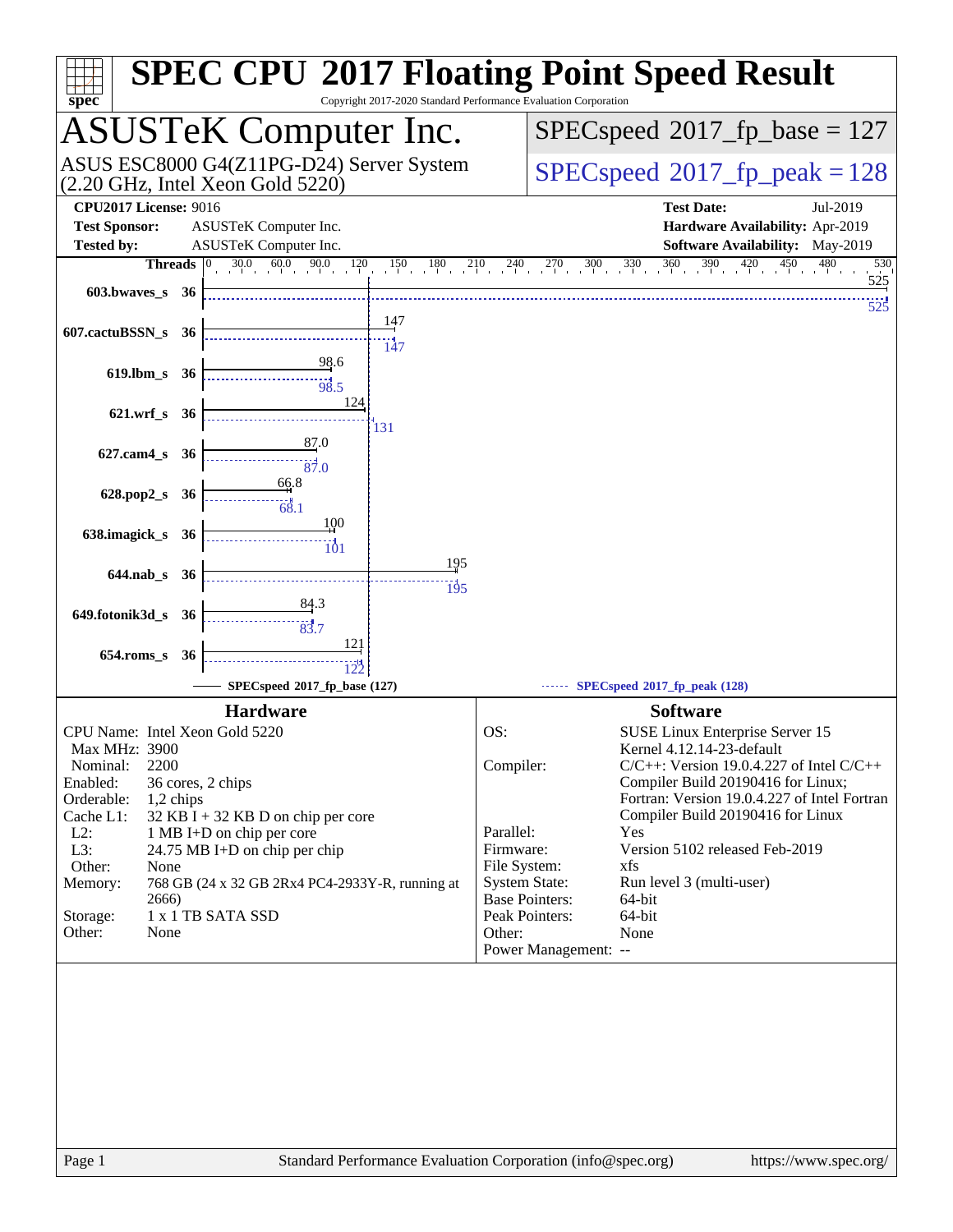## **[spec](http://www.spec.org/)**

### **[SPEC CPU](http://www.spec.org/auto/cpu2017/Docs/result-fields.html#SPECCPU2017FloatingPointSpeedResult)[2017 Floating Point Speed Result](http://www.spec.org/auto/cpu2017/Docs/result-fields.html#SPECCPU2017FloatingPointSpeedResult)**

Copyright 2017-2020 Standard Performance Evaluation Corporation

### ASUSTeK Computer Inc.

(2.20 GHz, Intel Xeon Gold 5220) ASUS ESC8000 G4(Z11PG-D24) Server System  $SPEC speed@2017$  fp\_peak = 128

[SPECspeed](http://www.spec.org/auto/cpu2017/Docs/result-fields.html#SPECspeed2017fpbase)<sup>®</sup>2017 fp base = 127

**[Test Sponsor:](http://www.spec.org/auto/cpu2017/Docs/result-fields.html#TestSponsor)** ASUSTeK Computer Inc. **[Hardware Availability:](http://www.spec.org/auto/cpu2017/Docs/result-fields.html#HardwareAvailability)** Apr-2019

**[CPU2017 License:](http://www.spec.org/auto/cpu2017/Docs/result-fields.html#CPU2017License)** 9016 **[Test Date:](http://www.spec.org/auto/cpu2017/Docs/result-fields.html#TestDate)** Jul-2019 **[Tested by:](http://www.spec.org/auto/cpu2017/Docs/result-fields.html#Testedby)** ASUSTeK Computer Inc. **[Software Availability:](http://www.spec.org/auto/cpu2017/Docs/result-fields.html#SoftwareAvailability)** May-2019

#### **[Results Table](http://www.spec.org/auto/cpu2017/Docs/result-fields.html#ResultsTable)**

|                  | <b>Base</b>                |                |              |                |            |                |       | <b>Peak</b>    |                |              |                |              |                |              |
|------------------|----------------------------|----------------|--------------|----------------|------------|----------------|-------|----------------|----------------|--------------|----------------|--------------|----------------|--------------|
| <b>Benchmark</b> | <b>Threads</b>             | <b>Seconds</b> | <b>Ratio</b> | <b>Seconds</b> | Ratio      | <b>Seconds</b> | Ratio | <b>Threads</b> | <b>Seconds</b> | <b>Ratio</b> | <b>Seconds</b> | <b>Ratio</b> | <b>Seconds</b> | <b>Ratio</b> |
| $603.bwaves$ s   | 36                         | 112            | 525          | 112            | 525        | 112            | 525   | 36             | 112            | 526          | 112            | 525          | 112            | 525          |
| 607.cactuBSSN s  | 36                         | 113            | 147          | 113            | 147        | <u>113</u>     | 147   | 36             | 114            | 146          | 113            | <u>147</u>   | 113            | 147          |
| $619.1$ bm s     | 36                         | 53.4           | 98.0         | 53.1           | 98.6       | 53.1           | 98.7  | 36             | 53.1           | 98.6         | 53.2           | 98.5         | 53.6           | 97.6         |
| $621$ .wrf s     | 36                         | 107            | 124          | 106            | 124        | 107            | 124   | 36             | 101            | 131          | 101            | 131          | <b>101</b>     | <u>131</u>   |
| $627$ .cam4 s    | 36                         | 102            | 87.2         | 102            | 87.0       | 102            | 87.0  | 36             | 102            | 87.1         | 102            | 87.0         | 102            | 86.9         |
| $628.pop2_s$     | 36                         | 176            | 67.6         | 178            | 66.8       | 185            | 64.3  | 36             | 177            | 66.9         | 173            | 68.5         | 174            | 68.1         |
| 638.imagick_s    | 36                         | 144            | <b>100</b>   | 143            | 101        | 149            | 97.1  | 36             | 142            | 102          | 143            | 101          | 142            | 101          |
| $644$ .nab s     | 36                         | 89.5           | 195          | 89.6           | 195        | 90.1           | 194   | 36             | 89.5           | 195          | 89.5           | 195          | 89.6           | 195          |
| 649.fotonik3d s  | 36                         | 108            | 84.3         | 108            | 84.3       | 109            | 83.3  | 36             | 109            | 83.7         | 109            | 83.3         | 108            | 84.5         |
| $654$ .roms_s    | 36                         | 130            | 121          | 130            | <u>121</u> | 130            | 121   | 36             | 133            | 119          | <b>130</b>     | <u>122</u>   | 129            | 122          |
|                  | $SPECspeed*2017$ fp base = |                | 127          |                |            |                |       |                |                |              |                |              |                |              |

**[SPECspeed](http://www.spec.org/auto/cpu2017/Docs/result-fields.html#SPECspeed2017fppeak)[2017\\_fp\\_peak =](http://www.spec.org/auto/cpu2017/Docs/result-fields.html#SPECspeed2017fppeak) 128**

Results appear in the [order in which they were run.](http://www.spec.org/auto/cpu2017/Docs/result-fields.html#RunOrder) Bold underlined text [indicates a median measurement](http://www.spec.org/auto/cpu2017/Docs/result-fields.html#Median).

#### **[Operating System Notes](http://www.spec.org/auto/cpu2017/Docs/result-fields.html#OperatingSystemNotes)**

Stack size set to unlimited using "ulimit -s unlimited"

#### **[General Notes](http://www.spec.org/auto/cpu2017/Docs/result-fields.html#GeneralNotes)**

Environment variables set by runcpu before the start of the run: KMP\_AFFINITY = "granularity=fine,compact" LD\_LIBRARY\_PATH = "/spec2017\_19u4/lib/intel64" OMP\_STACKSIZE = "192M" Binaries compiled on a system with 1x Intel Core i9-799X CPU + 32GB RAM memory using Redhat Enterprise Linux 7.5 Transparent Huge Pages enabled by default Prior to runcpu invocation Filesystem page cache synced and cleared with: sync; echo 3> /proc/sys/vm/drop\_caches NA: The test sponsor attests, as of date of publication, that CVE-2017-5754 (Meltdown) is mitigated in the system as tested and documented. Yes: The test sponsor attests, as of date of publication, that CVE-2017-5753 (Spectre variant 1) is mitigated in the system as tested and documented. Yes: The test sponsor attests, as of date of publication, that CVE-2017-5715 (Spectre variant 2) is mitigated in the system as tested and documented.

#### **[Platform Notes](http://www.spec.org/auto/cpu2017/Docs/result-fields.html#PlatformNotes)**

BIOS Configuration: VT-d = Disabled Patrol Scrub = Disabled HyperThreading = Disabled

**(Continued on next page)**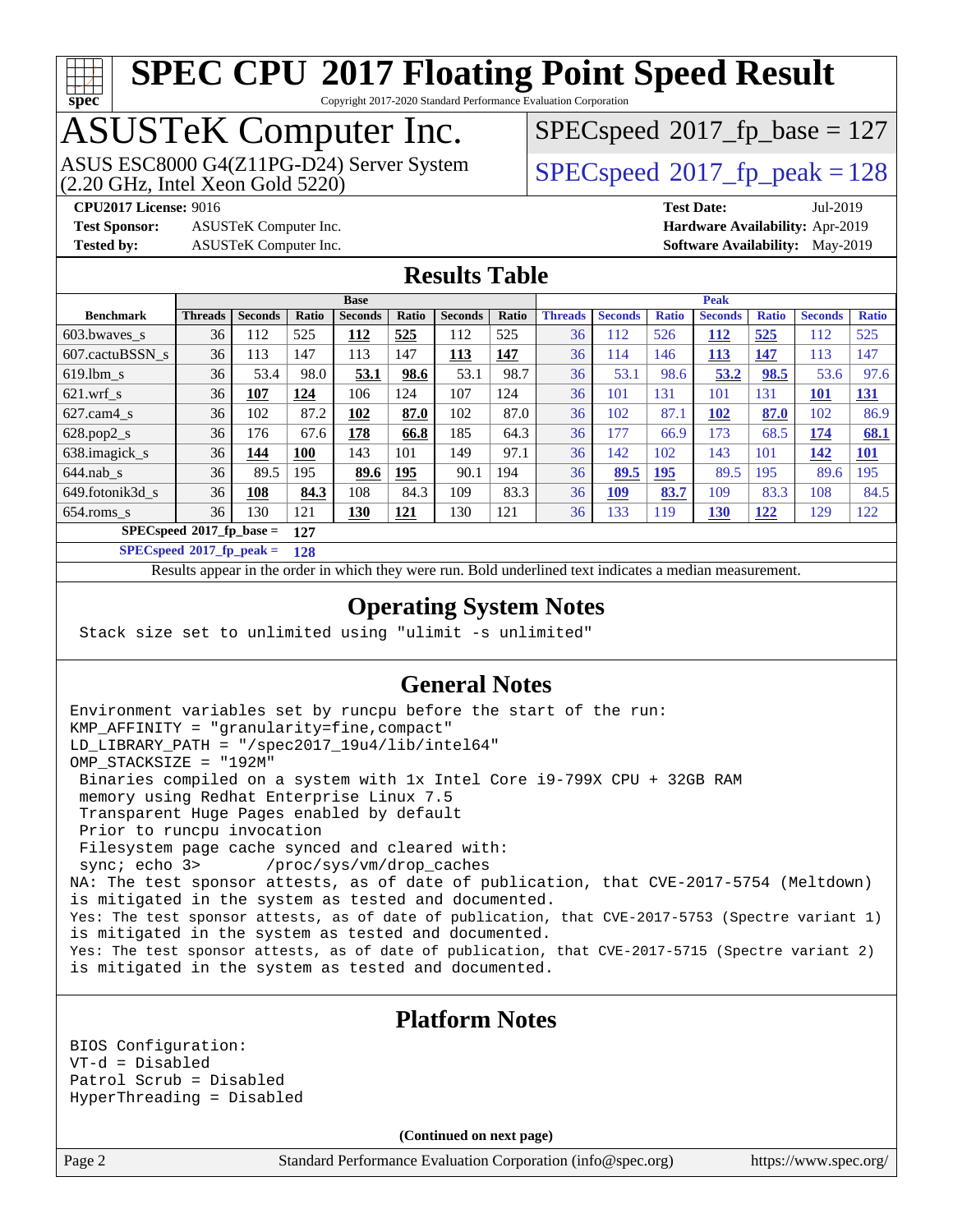

Copyright 2017-2020 Standard Performance Evaluation Corporation

### ASUSTeK Computer Inc.

(2.20 GHz, Intel Xeon Gold 5220) ASUS ESC8000 G4(Z11PG-D24) Server System  $SPECspeed@2017$  $SPECspeed@2017$  fp\_peak = 128

[SPECspeed](http://www.spec.org/auto/cpu2017/Docs/result-fields.html#SPECspeed2017fpbase)<sup>®</sup>2017 fp base = 127

**[Test Sponsor:](http://www.spec.org/auto/cpu2017/Docs/result-fields.html#TestSponsor)** ASUSTeK Computer Inc. **[Hardware Availability:](http://www.spec.org/auto/cpu2017/Docs/result-fields.html#HardwareAvailability)** Apr-2019 **[Tested by:](http://www.spec.org/auto/cpu2017/Docs/result-fields.html#Testedby)** ASUSTeK Computer Inc. **[Software Availability:](http://www.spec.org/auto/cpu2017/Docs/result-fields.html#SoftwareAvailability)** May-2019

**[CPU2017 License:](http://www.spec.org/auto/cpu2017/Docs/result-fields.html#CPU2017License)** 9016 **[Test Date:](http://www.spec.org/auto/cpu2017/Docs/result-fields.html#TestDate)** Jul-2019

#### **[Platform Notes \(Continued\)](http://www.spec.org/auto/cpu2017/Docs/result-fields.html#PlatformNotes)**

Page 3 Standard Performance Evaluation Corporation [\(info@spec.org\)](mailto:info@spec.org) <https://www.spec.org/> ENERGY\_PERF\_BIAS\_CFG mode = performance CSM Support = Disabled Engine Boost = Level3(Max) LLC dead line allc = Disabled SR-IOV Support = Disabled Sysinfo program /spec2017\_19u4/bin/sysinfo Rev: r5974 of 2018-05-19 9bcde8f2999c33d61f64985e45859ea9 running on linux-gh78 Fri Jul 5 09:15:04 2019 SUT (System Under Test) info as seen by some common utilities. For more information on this section, see <https://www.spec.org/cpu2017/Docs/config.html#sysinfo> From /proc/cpuinfo model name : Intel(R) Xeon(R) Gold 5220 CPU @ 2.20GHz 2 "physical id"s (chips) 36 "processors" cores, siblings (Caution: counting these is hw and system dependent. The following excerpts from /proc/cpuinfo might not be reliable. Use with caution.) cpu cores : 18 siblings : 18 physical 0: cores 0 1 2 3 4 8 9 10 11 16 17 18 19 20 24 25 26 27 physical 1: cores 0 1 2 3 4 8 9 10 11 16 17 18 19 20 24 25 26 27 From lscpu: Architecture: x86\_64 CPU op-mode(s): 32-bit, 64-bit Byte Order: Little Endian  $CPU(s):$  36 On-line CPU(s) list: 0-35 Thread(s) per core: 1 Core(s) per socket: 18 Socket(s): 2 NUMA node(s): 2 Vendor ID: GenuineIntel CPU family: 6 Model: 85 Model name: Intel(R) Xeon(R) Gold 5220 CPU @ 2.20GHz Stepping: 6 CPU MHz: 2200.000 CPU max MHz: 3900.0000 CPU min MHz: 1000.0000 BogoMIPS: 4400.00 Virtualization: VT-x L1d cache: 32K L1i cache: 32K L2 cache: 1024K **(Continued on next page)**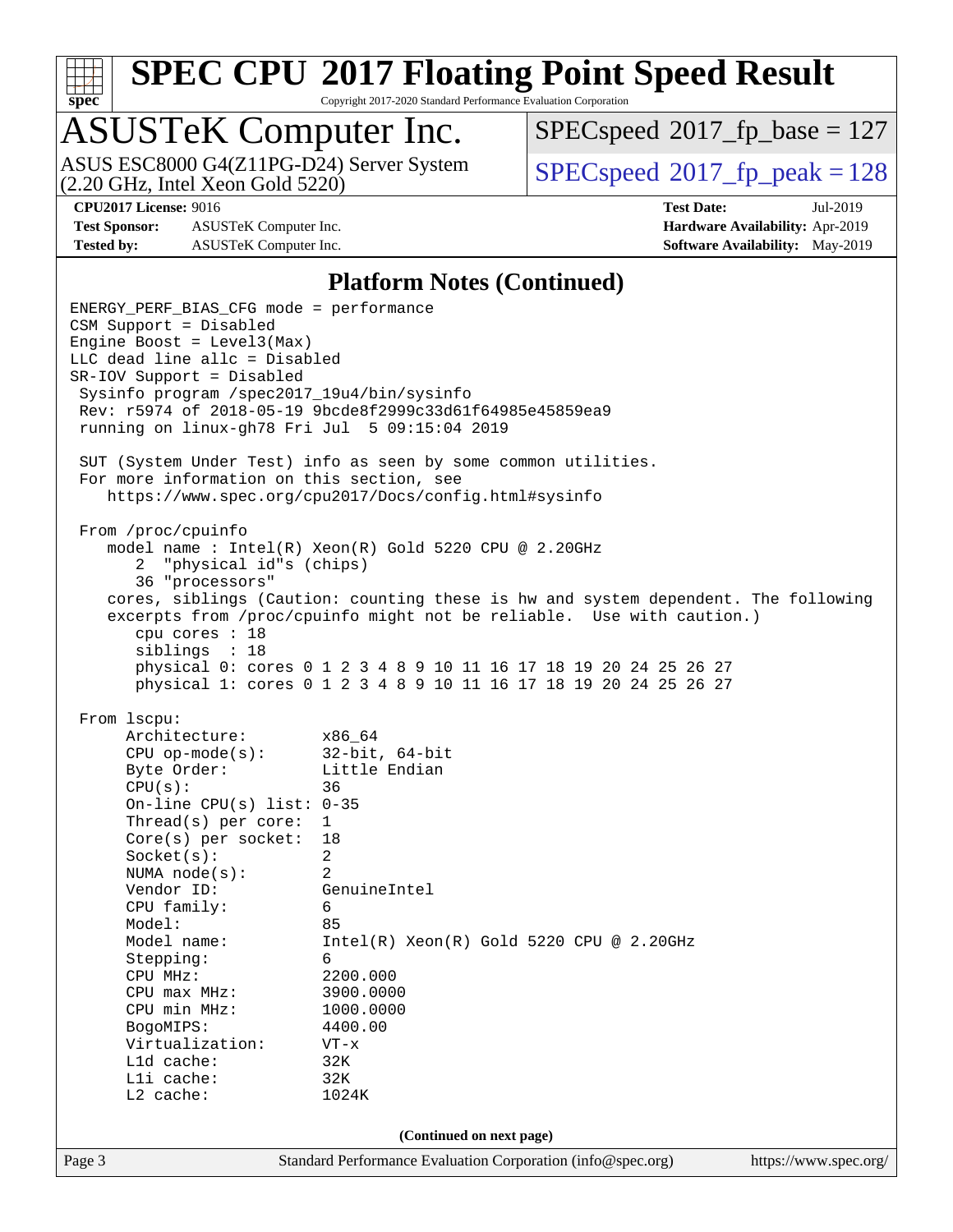

Copyright 2017-2020 Standard Performance Evaluation Corporation

### ASUSTeK Computer Inc.

(2.20 GHz, Intel Xeon Gold 5220) ASUS ESC8000 G4(Z11PG-D24) Server System  $SPECspeed@2017$  $SPECspeed@2017$  fp\_peak = 128

[SPECspeed](http://www.spec.org/auto/cpu2017/Docs/result-fields.html#SPECspeed2017fpbase)<sup>®</sup>2017 fp base = 127

#### **[CPU2017 License:](http://www.spec.org/auto/cpu2017/Docs/result-fields.html#CPU2017License)** 9016 **[Test Date:](http://www.spec.org/auto/cpu2017/Docs/result-fields.html#TestDate)** Jul-2019

**[Test Sponsor:](http://www.spec.org/auto/cpu2017/Docs/result-fields.html#TestSponsor)** ASUSTeK Computer Inc. **[Hardware Availability:](http://www.spec.org/auto/cpu2017/Docs/result-fields.html#HardwareAvailability)** Apr-2019 **[Tested by:](http://www.spec.org/auto/cpu2017/Docs/result-fields.html#Testedby)** ASUSTeK Computer Inc. **[Software Availability:](http://www.spec.org/auto/cpu2017/Docs/result-fields.html#SoftwareAvailability)** May-2019

#### **[Platform Notes \(Continued\)](http://www.spec.org/auto/cpu2017/Docs/result-fields.html#PlatformNotes)**

 L3 cache: 25344K NUMA node0 CPU(s): 0-17 NUMA node1 CPU(s): 18-35

Flags: fpu vme de pse tsc msr pae mce cx8 apic sep mtrr pge mca cmov pat pse36 clflush dts acpi mmx fxsr sse sse2 ss ht tm pbe syscall nx pdpe1gb rdtscp lm constant\_tsc art arch\_perfmon pebs bts rep\_good nopl xtopology nonstop\_tsc cpuid aperfmperf tsc\_known\_freq pni pclmulqdq dtes64 monitor ds\_cpl vmx smx est tm2 ssse3 sdbg fma cx16 xtpr pdcm pcid dca sse4\_1 sse4\_2 x2apic movbe popcnt tsc\_deadline\_timer aes xsave avx f16c rdrand lahf\_lm abm 3dnowprefetch cpuid\_fault epb cat\_l3 cdp\_l3 invpcid\_single mba tpr\_shadow vnmi flexpriority ept vpid fsgsbase tsc\_adjust bmi1 hle avx2 smep bmi2 erms invpcid rtm cqm mpx rdt\_a avx512f avx512dq rdseed adx smap clflushopt clwb intel\_pt avx512cd avx512bw avx512vl xsaveopt xsavec xgetbv1 xsaves cqm\_llc cqm\_occup\_llc cqm\_mbm\_total cqm\_mbm\_local ibpb ibrs stibp dtherm ida arat pln pts hwp hwp\_act\_window hwp\_epp hwp\_pkg\_req pku ospke avx512\_vnni arch\_capabilities ssbd

 /proc/cpuinfo cache data cache size : 25344 KB

 From numactl --hardware WARNING: a numactl 'node' might or might not correspond to a physical chip. available: 2 nodes (0-1) node 0 cpus: 0 1 2 3 4 5 6 7 8 9 10 11 12 13 14 15 16 17 node 0 size: 385577 MB node 0 free: 385080 MB node 1 cpus: 18 19 20 21 22 23 24 25 26 27 28 29 30 31 32 33 34 35 node 1 size: 386993 MB node 1 free: 386314 MB node distances: node 0 1 0: 10 21 1: 21 10 From /proc/meminfo MemTotal: 791113092 kB HugePages\_Total: 0 Hugepagesize: 2048 kB

 From /etc/\*release\* /etc/\*version\* os-release: NAME="SLES" VERSION="15" VERSION\_ID="15" PRETTY\_NAME="SUSE Linux Enterprise Server 15" ID="sles" ID\_LIKE="suse" ANSI\_COLOR="0;32"

**(Continued on next page)**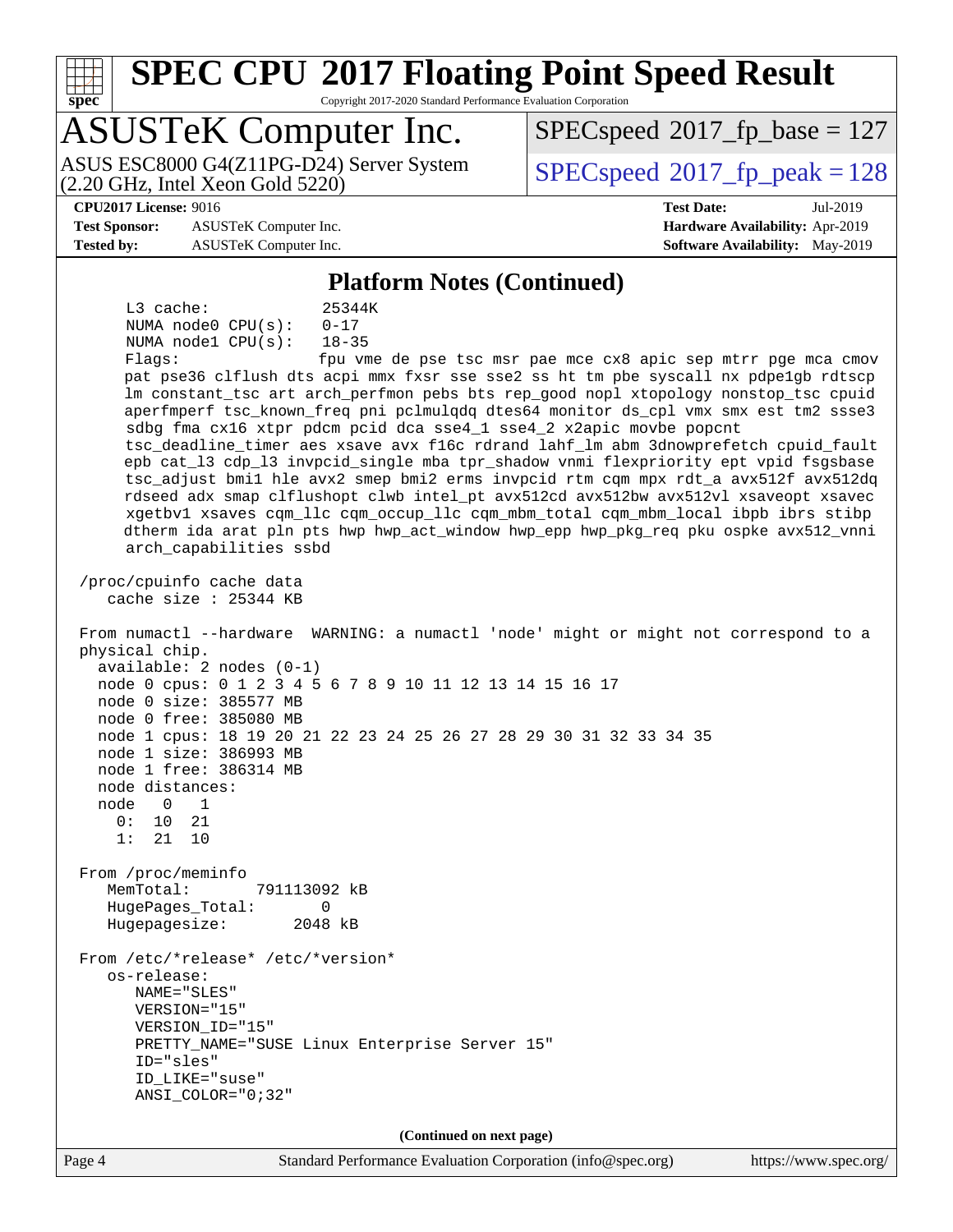

Copyright 2017-2020 Standard Performance Evaluation Corporation

# ASUSTeK Computer Inc.<br>ASUS ESC8000 G4(Z11PG-D24) Server System

 $(2.20 \text{ GHz}, \text{Intel Xeon}$  Gold  $5220)$ 

[SPECspeed](http://www.spec.org/auto/cpu2017/Docs/result-fields.html#SPECspeed2017fpbase)<sup>®</sup>2017 fp base = 127

[SPECspeed](http://www.spec.org/auto/cpu2017/Docs/result-fields.html#SPECspeed2017fppeak)<sup>®</sup>2017 fp peak = 128

**[Test Sponsor:](http://www.spec.org/auto/cpu2017/Docs/result-fields.html#TestSponsor)** ASUSTeK Computer Inc. **[Hardware Availability:](http://www.spec.org/auto/cpu2017/Docs/result-fields.html#HardwareAvailability)** Apr-2019 **[Tested by:](http://www.spec.org/auto/cpu2017/Docs/result-fields.html#Testedby)** ASUSTeK Computer Inc. **[Software Availability:](http://www.spec.org/auto/cpu2017/Docs/result-fields.html#SoftwareAvailability)** May-2019

**[CPU2017 License:](http://www.spec.org/auto/cpu2017/Docs/result-fields.html#CPU2017License)** 9016 **[Test Date:](http://www.spec.org/auto/cpu2017/Docs/result-fields.html#TestDate)** Jul-2019

#### **[Platform Notes \(Continued\)](http://www.spec.org/auto/cpu2017/Docs/result-fields.html#PlatformNotes)**

CPE\_NAME="cpe:/o:suse:sles:15"

uname -a:

 Linux linux-gh78 4.12.14-23-default #1 SMP Tue May 29 21:04:44 UTC 2018 (cd0437b) x86\_64 x86\_64 x86\_64 GNU/Linux

Kernel self-reported vulnerability status:

 CVE-2017-5754 (Meltdown): Not affected CVE-2017-5753 (Spectre variant 1): Mitigation: \_\_user pointer sanitization CVE-2017-5715 (Spectre variant 2): Mitigation: Indirect Branch Restricted Speculation, IBPB, IBRS\_FW

run-level 3 Jul 5 09:14

 SPEC is set to: /spec2017\_19u4 Filesystem Type Size Used Avail Use% Mounted on /dev/sda4 xfs 929G 15G 914G 2% /

 Additional information from dmidecode follows. WARNING: Use caution when you interpret this section. The 'dmidecode' program reads system data which is "intended to allow hardware to be accurately determined", but the intent may not be met, as there are frequent changes to hardware, firmware, and the "DMTF SMBIOS" standard. BIOS American Megatrends Inc. 5102 02/11/2019 Memory:

24x Samsung M393A4K40CB2-CVF 32 GB 2 rank 2933, configured at 2666

(End of data from sysinfo program)

#### **[Compiler Version Notes](http://www.spec.org/auto/cpu2017/Docs/result-fields.html#CompilerVersionNotes)**

============================================================================== C | 619.lbm\_s(base, peak) 638.imagick\_s(base, peak) | 644.nab\_s(base, peak) ------------------------------------------------------------------------------ Intel(R) C Intel(R) 64 Compiler for applications running on Intel(R)  $64$ , Version 19.0.4.227 Build 20190416 Copyright (C) 1985-2019 Intel Corporation. All rights reserved. ------------------------------------------------------------------------------ ============================================================================== C++, C, Fortran | 607.cactuBSSN\_s(base, peak) ------------------------------------------------------------------------------ Intel(R) C++ Intel(R) 64 Compiler for applications running on Intel(R) 64, Version 19.0.4.227 Build 20190416 Copyright (C) 1985-2019 Intel Corporation. All rights reserved. **(Continued on next page)**

Page 5 Standard Performance Evaluation Corporation [\(info@spec.org\)](mailto:info@spec.org) <https://www.spec.org/>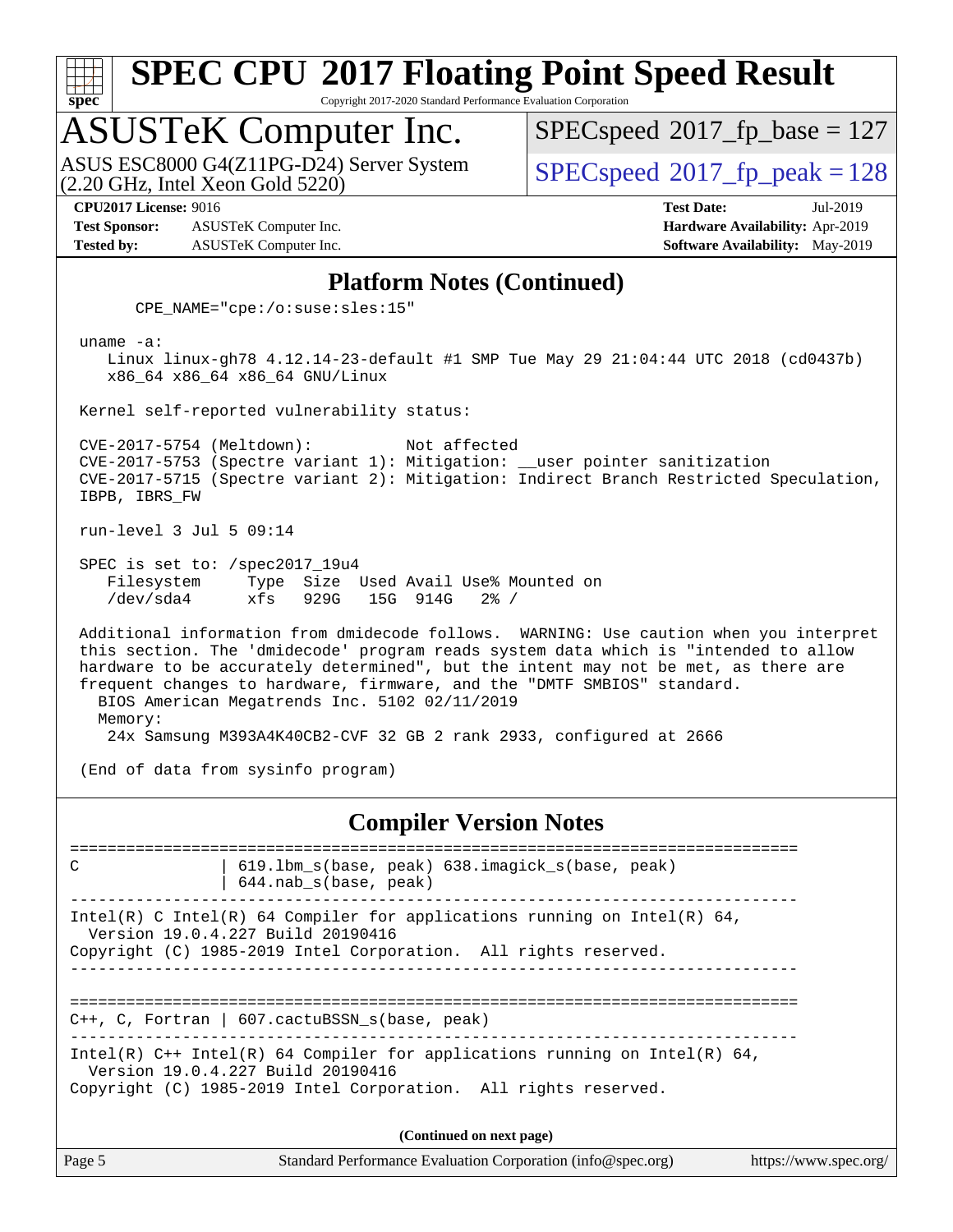

Copyright 2017-2020 Standard Performance Evaluation Corporation

### ASUSTeK Computer Inc.

(2.20 GHz, Intel Xeon Gold 5220) ASUS ESC8000 G4(Z11PG-D24) Server System  $SPECspeed@2017_fp\_peak = 128$  $SPECspeed@2017_fp\_peak = 128$ 

 $SPECspeed^{\circledcirc}2017_fp\_base = 127$  $SPECspeed^{\circledcirc}2017_fp\_base = 127$ 

**[Test Sponsor:](http://www.spec.org/auto/cpu2017/Docs/result-fields.html#TestSponsor)** ASUSTeK Computer Inc. **[Hardware Availability:](http://www.spec.org/auto/cpu2017/Docs/result-fields.html#HardwareAvailability)** Apr-2019 **[Tested by:](http://www.spec.org/auto/cpu2017/Docs/result-fields.html#Testedby)** ASUSTeK Computer Inc. **[Software Availability:](http://www.spec.org/auto/cpu2017/Docs/result-fields.html#SoftwareAvailability)** May-2019

**[CPU2017 License:](http://www.spec.org/auto/cpu2017/Docs/result-fields.html#CPU2017License)** 9016 **[Test Date:](http://www.spec.org/auto/cpu2017/Docs/result-fields.html#TestDate)** Jul-2019

#### **[Compiler Version Notes \(Continued\)](http://www.spec.org/auto/cpu2017/Docs/result-fields.html#CompilerVersionNotes)**

#### **[Base Compiler Invocation](http://www.spec.org/auto/cpu2017/Docs/result-fields.html#BaseCompilerInvocation)**

[C benchmarks](http://www.spec.org/auto/cpu2017/Docs/result-fields.html#Cbenchmarks): [icc -m64 -std=c11](http://www.spec.org/cpu2017/results/res2019q3/cpu2017-20190709-16047.flags.html#user_CCbase_intel_icc_64bit_c11_33ee0cdaae7deeeab2a9725423ba97205ce30f63b9926c2519791662299b76a0318f32ddfffdc46587804de3178b4f9328c46fa7c2b0cd779d7a61945c91cd35)

[Fortran benchmarks](http://www.spec.org/auto/cpu2017/Docs/result-fields.html#Fortranbenchmarks): [ifort -m64](http://www.spec.org/cpu2017/results/res2019q3/cpu2017-20190709-16047.flags.html#user_FCbase_intel_ifort_64bit_24f2bb282fbaeffd6157abe4f878425411749daecae9a33200eee2bee2fe76f3b89351d69a8130dd5949958ce389cf37ff59a95e7a40d588e8d3a57e0c3fd751)

[Benchmarks using both Fortran and C](http://www.spec.org/auto/cpu2017/Docs/result-fields.html#BenchmarksusingbothFortranandC): [ifort -m64](http://www.spec.org/cpu2017/results/res2019q3/cpu2017-20190709-16047.flags.html#user_CC_FCbase_intel_ifort_64bit_24f2bb282fbaeffd6157abe4f878425411749daecae9a33200eee2bee2fe76f3b89351d69a8130dd5949958ce389cf37ff59a95e7a40d588e8d3a57e0c3fd751) [icc -m64 -std=c11](http://www.spec.org/cpu2017/results/res2019q3/cpu2017-20190709-16047.flags.html#user_CC_FCbase_intel_icc_64bit_c11_33ee0cdaae7deeeab2a9725423ba97205ce30f63b9926c2519791662299b76a0318f32ddfffdc46587804de3178b4f9328c46fa7c2b0cd779d7a61945c91cd35)

[Benchmarks using Fortran, C, and C++:](http://www.spec.org/auto/cpu2017/Docs/result-fields.html#BenchmarksusingFortranCandCXX) [icpc -m64](http://www.spec.org/cpu2017/results/res2019q3/cpu2017-20190709-16047.flags.html#user_CC_CXX_FCbase_intel_icpc_64bit_4ecb2543ae3f1412ef961e0650ca070fec7b7afdcd6ed48761b84423119d1bf6bdf5cad15b44d48e7256388bc77273b966e5eb805aefd121eb22e9299b2ec9d9) [icc -m64 -std=c11](http://www.spec.org/cpu2017/results/res2019q3/cpu2017-20190709-16047.flags.html#user_CC_CXX_FCbase_intel_icc_64bit_c11_33ee0cdaae7deeeab2a9725423ba97205ce30f63b9926c2519791662299b76a0318f32ddfffdc46587804de3178b4f9328c46fa7c2b0cd779d7a61945c91cd35) [ifort -m64](http://www.spec.org/cpu2017/results/res2019q3/cpu2017-20190709-16047.flags.html#user_CC_CXX_FCbase_intel_ifort_64bit_24f2bb282fbaeffd6157abe4f878425411749daecae9a33200eee2bee2fe76f3b89351d69a8130dd5949958ce389cf37ff59a95e7a40d588e8d3a57e0c3fd751)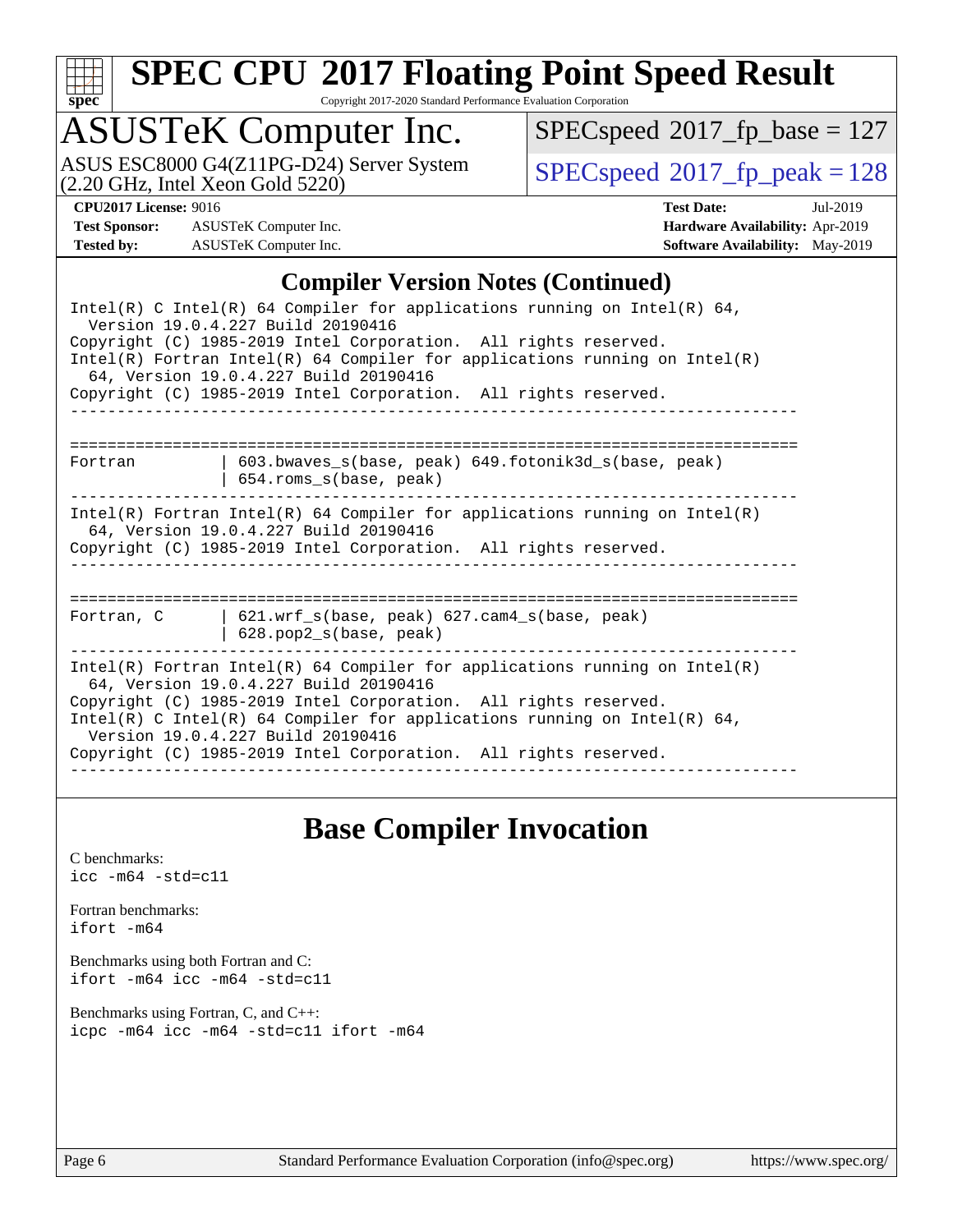

Copyright 2017-2020 Standard Performance Evaluation Corporation

### ASUSTeK Computer Inc.

(2.20 GHz, Intel Xeon Gold 5220) ASUS ESC8000 G4(Z11PG-D24) Server System  $SPECspeed@2017$  $SPECspeed@2017$  fp\_peak = 128

[SPECspeed](http://www.spec.org/auto/cpu2017/Docs/result-fields.html#SPECspeed2017fpbase)<sup>®</sup>2017 fp base = 127

**[Test Sponsor:](http://www.spec.org/auto/cpu2017/Docs/result-fields.html#TestSponsor)** ASUSTeK Computer Inc. **[Hardware Availability:](http://www.spec.org/auto/cpu2017/Docs/result-fields.html#HardwareAvailability)** Apr-2019 **[Tested by:](http://www.spec.org/auto/cpu2017/Docs/result-fields.html#Testedby)** ASUSTeK Computer Inc. **[Software Availability:](http://www.spec.org/auto/cpu2017/Docs/result-fields.html#SoftwareAvailability)** May-2019

**[CPU2017 License:](http://www.spec.org/auto/cpu2017/Docs/result-fields.html#CPU2017License)** 9016 **[Test Date:](http://www.spec.org/auto/cpu2017/Docs/result-fields.html#TestDate)** Jul-2019

#### **[Base Portability Flags](http://www.spec.org/auto/cpu2017/Docs/result-fields.html#BasePortabilityFlags)**

 603.bwaves\_s: [-DSPEC\\_LP64](http://www.spec.org/cpu2017/results/res2019q3/cpu2017-20190709-16047.flags.html#suite_basePORTABILITY603_bwaves_s_DSPEC_LP64) 607.cactuBSSN\_s: [-DSPEC\\_LP64](http://www.spec.org/cpu2017/results/res2019q3/cpu2017-20190709-16047.flags.html#suite_basePORTABILITY607_cactuBSSN_s_DSPEC_LP64) 619.lbm\_s: [-DSPEC\\_LP64](http://www.spec.org/cpu2017/results/res2019q3/cpu2017-20190709-16047.flags.html#suite_basePORTABILITY619_lbm_s_DSPEC_LP64) 621.wrf\_s: [-DSPEC\\_LP64](http://www.spec.org/cpu2017/results/res2019q3/cpu2017-20190709-16047.flags.html#suite_basePORTABILITY621_wrf_s_DSPEC_LP64) [-DSPEC\\_CASE\\_FLAG](http://www.spec.org/cpu2017/results/res2019q3/cpu2017-20190709-16047.flags.html#b621.wrf_s_baseCPORTABILITY_DSPEC_CASE_FLAG) [-convert big\\_endian](http://www.spec.org/cpu2017/results/res2019q3/cpu2017-20190709-16047.flags.html#user_baseFPORTABILITY621_wrf_s_convert_big_endian_c3194028bc08c63ac5d04de18c48ce6d347e4e562e8892b8bdbdc0214820426deb8554edfa529a3fb25a586e65a3d812c835984020483e7e73212c4d31a38223) 627.cam4\_s: [-DSPEC\\_LP64](http://www.spec.org/cpu2017/results/res2019q3/cpu2017-20190709-16047.flags.html#suite_basePORTABILITY627_cam4_s_DSPEC_LP64) [-DSPEC\\_CASE\\_FLAG](http://www.spec.org/cpu2017/results/res2019q3/cpu2017-20190709-16047.flags.html#b627.cam4_s_baseCPORTABILITY_DSPEC_CASE_FLAG) 628.pop2\_s: [-DSPEC\\_LP64](http://www.spec.org/cpu2017/results/res2019q3/cpu2017-20190709-16047.flags.html#suite_basePORTABILITY628_pop2_s_DSPEC_LP64) [-DSPEC\\_CASE\\_FLAG](http://www.spec.org/cpu2017/results/res2019q3/cpu2017-20190709-16047.flags.html#b628.pop2_s_baseCPORTABILITY_DSPEC_CASE_FLAG) [-convert big\\_endian](http://www.spec.org/cpu2017/results/res2019q3/cpu2017-20190709-16047.flags.html#user_baseFPORTABILITY628_pop2_s_convert_big_endian_c3194028bc08c63ac5d04de18c48ce6d347e4e562e8892b8bdbdc0214820426deb8554edfa529a3fb25a586e65a3d812c835984020483e7e73212c4d31a38223) [-assume byterecl](http://www.spec.org/cpu2017/results/res2019q3/cpu2017-20190709-16047.flags.html#user_baseFPORTABILITY628_pop2_s_assume_byterecl_7e47d18b9513cf18525430bbf0f2177aa9bf368bc7a059c09b2c06a34b53bd3447c950d3f8d6c70e3faf3a05c8557d66a5798b567902e8849adc142926523472) 638.imagick\_s: [-DSPEC\\_LP64](http://www.spec.org/cpu2017/results/res2019q3/cpu2017-20190709-16047.flags.html#suite_basePORTABILITY638_imagick_s_DSPEC_LP64) 644.nab\_s: [-DSPEC\\_LP64](http://www.spec.org/cpu2017/results/res2019q3/cpu2017-20190709-16047.flags.html#suite_basePORTABILITY644_nab_s_DSPEC_LP64) 649.fotonik3d\_s: [-DSPEC\\_LP64](http://www.spec.org/cpu2017/results/res2019q3/cpu2017-20190709-16047.flags.html#suite_basePORTABILITY649_fotonik3d_s_DSPEC_LP64) 654.roms\_s: [-DSPEC\\_LP64](http://www.spec.org/cpu2017/results/res2019q3/cpu2017-20190709-16047.flags.html#suite_basePORTABILITY654_roms_s_DSPEC_LP64)

#### **[Base Optimization Flags](http://www.spec.org/auto/cpu2017/Docs/result-fields.html#BaseOptimizationFlags)**

[C benchmarks](http://www.spec.org/auto/cpu2017/Docs/result-fields.html#Cbenchmarks):

[-xCORE-AVX512](http://www.spec.org/cpu2017/results/res2019q3/cpu2017-20190709-16047.flags.html#user_CCbase_f-xCORE-AVX512) [-ipo](http://www.spec.org/cpu2017/results/res2019q3/cpu2017-20190709-16047.flags.html#user_CCbase_f-ipo) [-O3](http://www.spec.org/cpu2017/results/res2019q3/cpu2017-20190709-16047.flags.html#user_CCbase_f-O3) [-no-prec-div](http://www.spec.org/cpu2017/results/res2019q3/cpu2017-20190709-16047.flags.html#user_CCbase_f-no-prec-div) [-qopt-prefetch](http://www.spec.org/cpu2017/results/res2019q3/cpu2017-20190709-16047.flags.html#user_CCbase_f-qopt-prefetch) [-ffinite-math-only](http://www.spec.org/cpu2017/results/res2019q3/cpu2017-20190709-16047.flags.html#user_CCbase_f_finite_math_only_cb91587bd2077682c4b38af759c288ed7c732db004271a9512da14a4f8007909a5f1427ecbf1a0fb78ff2a814402c6114ac565ca162485bbcae155b5e4258871) [-qopt-mem-layout-trans=4](http://www.spec.org/cpu2017/results/res2019q3/cpu2017-20190709-16047.flags.html#user_CCbase_f-qopt-mem-layout-trans_fa39e755916c150a61361b7846f310bcdf6f04e385ef281cadf3647acec3f0ae266d1a1d22d972a7087a248fd4e6ca390a3634700869573d231a252c784941a8) [-qopenmp](http://www.spec.org/cpu2017/results/res2019q3/cpu2017-20190709-16047.flags.html#user_CCbase_qopenmp_16be0c44f24f464004c6784a7acb94aca937f053568ce72f94b139a11c7c168634a55f6653758ddd83bcf7b8463e8028bb0b48b77bcddc6b78d5d95bb1df2967) [-DSPEC\\_OPENMP](http://www.spec.org/cpu2017/results/res2019q3/cpu2017-20190709-16047.flags.html#suite_CCbase_DSPEC_OPENMP)

[Fortran benchmarks](http://www.spec.org/auto/cpu2017/Docs/result-fields.html#Fortranbenchmarks):

[-DSPEC\\_OPENMP](http://www.spec.org/cpu2017/results/res2019q3/cpu2017-20190709-16047.flags.html#suite_FCbase_DSPEC_OPENMP) [-xCORE-AVX512](http://www.spec.org/cpu2017/results/res2019q3/cpu2017-20190709-16047.flags.html#user_FCbase_f-xCORE-AVX512) [-ipo](http://www.spec.org/cpu2017/results/res2019q3/cpu2017-20190709-16047.flags.html#user_FCbase_f-ipo) [-O3](http://www.spec.org/cpu2017/results/res2019q3/cpu2017-20190709-16047.flags.html#user_FCbase_f-O3) [-no-prec-div](http://www.spec.org/cpu2017/results/res2019q3/cpu2017-20190709-16047.flags.html#user_FCbase_f-no-prec-div) [-qopt-prefetch](http://www.spec.org/cpu2017/results/res2019q3/cpu2017-20190709-16047.flags.html#user_FCbase_f-qopt-prefetch) [-ffinite-math-only](http://www.spec.org/cpu2017/results/res2019q3/cpu2017-20190709-16047.flags.html#user_FCbase_f_finite_math_only_cb91587bd2077682c4b38af759c288ed7c732db004271a9512da14a4f8007909a5f1427ecbf1a0fb78ff2a814402c6114ac565ca162485bbcae155b5e4258871) [-qopt-mem-layout-trans=4](http://www.spec.org/cpu2017/results/res2019q3/cpu2017-20190709-16047.flags.html#user_FCbase_f-qopt-mem-layout-trans_fa39e755916c150a61361b7846f310bcdf6f04e385ef281cadf3647acec3f0ae266d1a1d22d972a7087a248fd4e6ca390a3634700869573d231a252c784941a8) [-qopenmp](http://www.spec.org/cpu2017/results/res2019q3/cpu2017-20190709-16047.flags.html#user_FCbase_qopenmp_16be0c44f24f464004c6784a7acb94aca937f053568ce72f94b139a11c7c168634a55f6653758ddd83bcf7b8463e8028bb0b48b77bcddc6b78d5d95bb1df2967) [-nostandard-realloc-lhs](http://www.spec.org/cpu2017/results/res2019q3/cpu2017-20190709-16047.flags.html#user_FCbase_f_2003_std_realloc_82b4557e90729c0f113870c07e44d33d6f5a304b4f63d4c15d2d0f1fab99f5daaed73bdb9275d9ae411527f28b936061aa8b9c8f2d63842963b95c9dd6426b8a)

[Benchmarks using both Fortran and C](http://www.spec.org/auto/cpu2017/Docs/result-fields.html#BenchmarksusingbothFortranandC):

[-xCORE-AVX512](http://www.spec.org/cpu2017/results/res2019q3/cpu2017-20190709-16047.flags.html#user_CC_FCbase_f-xCORE-AVX512) [-ipo](http://www.spec.org/cpu2017/results/res2019q3/cpu2017-20190709-16047.flags.html#user_CC_FCbase_f-ipo) [-O3](http://www.spec.org/cpu2017/results/res2019q3/cpu2017-20190709-16047.flags.html#user_CC_FCbase_f-O3) [-no-prec-div](http://www.spec.org/cpu2017/results/res2019q3/cpu2017-20190709-16047.flags.html#user_CC_FCbase_f-no-prec-div) [-qopt-prefetch](http://www.spec.org/cpu2017/results/res2019q3/cpu2017-20190709-16047.flags.html#user_CC_FCbase_f-qopt-prefetch) [-ffinite-math-only](http://www.spec.org/cpu2017/results/res2019q3/cpu2017-20190709-16047.flags.html#user_CC_FCbase_f_finite_math_only_cb91587bd2077682c4b38af759c288ed7c732db004271a9512da14a4f8007909a5f1427ecbf1a0fb78ff2a814402c6114ac565ca162485bbcae155b5e4258871) [-qopt-mem-layout-trans=4](http://www.spec.org/cpu2017/results/res2019q3/cpu2017-20190709-16047.flags.html#user_CC_FCbase_f-qopt-mem-layout-trans_fa39e755916c150a61361b7846f310bcdf6f04e385ef281cadf3647acec3f0ae266d1a1d22d972a7087a248fd4e6ca390a3634700869573d231a252c784941a8) [-qopenmp](http://www.spec.org/cpu2017/results/res2019q3/cpu2017-20190709-16047.flags.html#user_CC_FCbase_qopenmp_16be0c44f24f464004c6784a7acb94aca937f053568ce72f94b139a11c7c168634a55f6653758ddd83bcf7b8463e8028bb0b48b77bcddc6b78d5d95bb1df2967) [-DSPEC\\_OPENMP](http://www.spec.org/cpu2017/results/res2019q3/cpu2017-20190709-16047.flags.html#suite_CC_FCbase_DSPEC_OPENMP) [-nostandard-realloc-lhs](http://www.spec.org/cpu2017/results/res2019q3/cpu2017-20190709-16047.flags.html#user_CC_FCbase_f_2003_std_realloc_82b4557e90729c0f113870c07e44d33d6f5a304b4f63d4c15d2d0f1fab99f5daaed73bdb9275d9ae411527f28b936061aa8b9c8f2d63842963b95c9dd6426b8a)

[Benchmarks using Fortran, C, and C++:](http://www.spec.org/auto/cpu2017/Docs/result-fields.html#BenchmarksusingFortranCandCXX)

[-xCORE-AVX512](http://www.spec.org/cpu2017/results/res2019q3/cpu2017-20190709-16047.flags.html#user_CC_CXX_FCbase_f-xCORE-AVX512) [-ipo](http://www.spec.org/cpu2017/results/res2019q3/cpu2017-20190709-16047.flags.html#user_CC_CXX_FCbase_f-ipo) [-O3](http://www.spec.org/cpu2017/results/res2019q3/cpu2017-20190709-16047.flags.html#user_CC_CXX_FCbase_f-O3) [-no-prec-div](http://www.spec.org/cpu2017/results/res2019q3/cpu2017-20190709-16047.flags.html#user_CC_CXX_FCbase_f-no-prec-div) [-qopt-prefetch](http://www.spec.org/cpu2017/results/res2019q3/cpu2017-20190709-16047.flags.html#user_CC_CXX_FCbase_f-qopt-prefetch) [-ffinite-math-only](http://www.spec.org/cpu2017/results/res2019q3/cpu2017-20190709-16047.flags.html#user_CC_CXX_FCbase_f_finite_math_only_cb91587bd2077682c4b38af759c288ed7c732db004271a9512da14a4f8007909a5f1427ecbf1a0fb78ff2a814402c6114ac565ca162485bbcae155b5e4258871) [-qopt-mem-layout-trans=4](http://www.spec.org/cpu2017/results/res2019q3/cpu2017-20190709-16047.flags.html#user_CC_CXX_FCbase_f-qopt-mem-layout-trans_fa39e755916c150a61361b7846f310bcdf6f04e385ef281cadf3647acec3f0ae266d1a1d22d972a7087a248fd4e6ca390a3634700869573d231a252c784941a8) [-qopenmp](http://www.spec.org/cpu2017/results/res2019q3/cpu2017-20190709-16047.flags.html#user_CC_CXX_FCbase_qopenmp_16be0c44f24f464004c6784a7acb94aca937f053568ce72f94b139a11c7c168634a55f6653758ddd83bcf7b8463e8028bb0b48b77bcddc6b78d5d95bb1df2967) [-DSPEC\\_OPENMP](http://www.spec.org/cpu2017/results/res2019q3/cpu2017-20190709-16047.flags.html#suite_CC_CXX_FCbase_DSPEC_OPENMP) [-nostandard-realloc-lhs](http://www.spec.org/cpu2017/results/res2019q3/cpu2017-20190709-16047.flags.html#user_CC_CXX_FCbase_f_2003_std_realloc_82b4557e90729c0f113870c07e44d33d6f5a304b4f63d4c15d2d0f1fab99f5daaed73bdb9275d9ae411527f28b936061aa8b9c8f2d63842963b95c9dd6426b8a)

#### **[Peak Compiler Invocation](http://www.spec.org/auto/cpu2017/Docs/result-fields.html#PeakCompilerInvocation)**

[C benchmarks](http://www.spec.org/auto/cpu2017/Docs/result-fields.html#Cbenchmarks): [icc -m64 -std=c11](http://www.spec.org/cpu2017/results/res2019q3/cpu2017-20190709-16047.flags.html#user_CCpeak_intel_icc_64bit_c11_33ee0cdaae7deeeab2a9725423ba97205ce30f63b9926c2519791662299b76a0318f32ddfffdc46587804de3178b4f9328c46fa7c2b0cd779d7a61945c91cd35)

[Fortran benchmarks](http://www.spec.org/auto/cpu2017/Docs/result-fields.html#Fortranbenchmarks): [ifort -m64](http://www.spec.org/cpu2017/results/res2019q3/cpu2017-20190709-16047.flags.html#user_FCpeak_intel_ifort_64bit_24f2bb282fbaeffd6157abe4f878425411749daecae9a33200eee2bee2fe76f3b89351d69a8130dd5949958ce389cf37ff59a95e7a40d588e8d3a57e0c3fd751)

**(Continued on next page)**

Page 7 Standard Performance Evaluation Corporation [\(info@spec.org\)](mailto:info@spec.org) <https://www.spec.org/>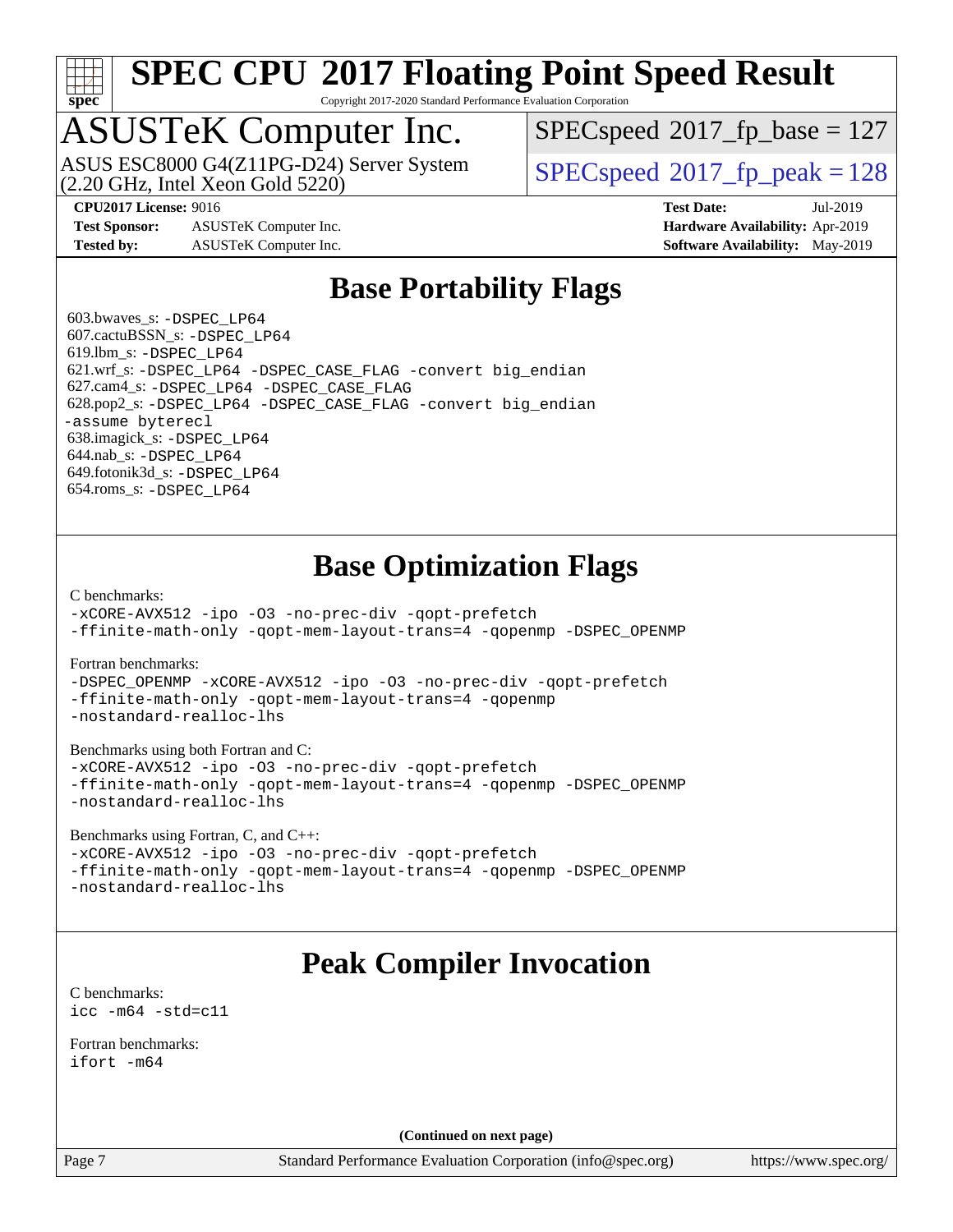

Copyright 2017-2020 Standard Performance Evaluation Corporation

### ASUSTeK Computer Inc.

(2.20 GHz, Intel Xeon Gold 5220) ASUS ESC8000 G4(Z11PG-D24) Server System  $SPECspeed@2017$  $SPECspeed@2017$  fp\_peak = 128

[SPECspeed](http://www.spec.org/auto/cpu2017/Docs/result-fields.html#SPECspeed2017fpbase)<sup>®</sup>2017 fp base = 127

**[Test Sponsor:](http://www.spec.org/auto/cpu2017/Docs/result-fields.html#TestSponsor)** ASUSTeK Computer Inc. **[Hardware Availability:](http://www.spec.org/auto/cpu2017/Docs/result-fields.html#HardwareAvailability)** Apr-2019 **[Tested by:](http://www.spec.org/auto/cpu2017/Docs/result-fields.html#Testedby)** ASUSTeK Computer Inc. **[Software Availability:](http://www.spec.org/auto/cpu2017/Docs/result-fields.html#SoftwareAvailability)** May-2019

**[CPU2017 License:](http://www.spec.org/auto/cpu2017/Docs/result-fields.html#CPU2017License)** 9016 **[Test Date:](http://www.spec.org/auto/cpu2017/Docs/result-fields.html#TestDate)** Jul-2019

### **[Peak Compiler Invocation \(Continued\)](http://www.spec.org/auto/cpu2017/Docs/result-fields.html#PeakCompilerInvocation)**

[Benchmarks using both Fortran and C](http://www.spec.org/auto/cpu2017/Docs/result-fields.html#BenchmarksusingbothFortranandC): [ifort -m64](http://www.spec.org/cpu2017/results/res2019q3/cpu2017-20190709-16047.flags.html#user_CC_FCpeak_intel_ifort_64bit_24f2bb282fbaeffd6157abe4f878425411749daecae9a33200eee2bee2fe76f3b89351d69a8130dd5949958ce389cf37ff59a95e7a40d588e8d3a57e0c3fd751) [icc -m64 -std=c11](http://www.spec.org/cpu2017/results/res2019q3/cpu2017-20190709-16047.flags.html#user_CC_FCpeak_intel_icc_64bit_c11_33ee0cdaae7deeeab2a9725423ba97205ce30f63b9926c2519791662299b76a0318f32ddfffdc46587804de3178b4f9328c46fa7c2b0cd779d7a61945c91cd35)

[Benchmarks using Fortran, C, and C++:](http://www.spec.org/auto/cpu2017/Docs/result-fields.html#BenchmarksusingFortranCandCXX) [icpc -m64](http://www.spec.org/cpu2017/results/res2019q3/cpu2017-20190709-16047.flags.html#user_CC_CXX_FCpeak_intel_icpc_64bit_4ecb2543ae3f1412ef961e0650ca070fec7b7afdcd6ed48761b84423119d1bf6bdf5cad15b44d48e7256388bc77273b966e5eb805aefd121eb22e9299b2ec9d9) [icc -m64 -std=c11](http://www.spec.org/cpu2017/results/res2019q3/cpu2017-20190709-16047.flags.html#user_CC_CXX_FCpeak_intel_icc_64bit_c11_33ee0cdaae7deeeab2a9725423ba97205ce30f63b9926c2519791662299b76a0318f32ddfffdc46587804de3178b4f9328c46fa7c2b0cd779d7a61945c91cd35) [ifort -m64](http://www.spec.org/cpu2017/results/res2019q3/cpu2017-20190709-16047.flags.html#user_CC_CXX_FCpeak_intel_ifort_64bit_24f2bb282fbaeffd6157abe4f878425411749daecae9a33200eee2bee2fe76f3b89351d69a8130dd5949958ce389cf37ff59a95e7a40d588e8d3a57e0c3fd751)

#### **[Peak Portability Flags](http://www.spec.org/auto/cpu2017/Docs/result-fields.html#PeakPortabilityFlags)**

Same as Base Portability Flags

#### **[Peak Optimization Flags](http://www.spec.org/auto/cpu2017/Docs/result-fields.html#PeakOptimizationFlags)**

[C benchmarks](http://www.spec.org/auto/cpu2017/Docs/result-fields.html#Cbenchmarks):

[-xCORE-AVX512](http://www.spec.org/cpu2017/results/res2019q3/cpu2017-20190709-16047.flags.html#user_CCpeak_f-xCORE-AVX512) [-ipo](http://www.spec.org/cpu2017/results/res2019q3/cpu2017-20190709-16047.flags.html#user_CCpeak_f-ipo) [-O3](http://www.spec.org/cpu2017/results/res2019q3/cpu2017-20190709-16047.flags.html#user_CCpeak_f-O3) [-no-prec-div](http://www.spec.org/cpu2017/results/res2019q3/cpu2017-20190709-16047.flags.html#user_CCpeak_f-no-prec-div) [-qopt-prefetch](http://www.spec.org/cpu2017/results/res2019q3/cpu2017-20190709-16047.flags.html#user_CCpeak_f-qopt-prefetch) [-ffinite-math-only](http://www.spec.org/cpu2017/results/res2019q3/cpu2017-20190709-16047.flags.html#user_CCpeak_f_finite_math_only_cb91587bd2077682c4b38af759c288ed7c732db004271a9512da14a4f8007909a5f1427ecbf1a0fb78ff2a814402c6114ac565ca162485bbcae155b5e4258871) [-qopt-mem-layout-trans=4](http://www.spec.org/cpu2017/results/res2019q3/cpu2017-20190709-16047.flags.html#user_CCpeak_f-qopt-mem-layout-trans_fa39e755916c150a61361b7846f310bcdf6f04e385ef281cadf3647acec3f0ae266d1a1d22d972a7087a248fd4e6ca390a3634700869573d231a252c784941a8) [-qopenmp](http://www.spec.org/cpu2017/results/res2019q3/cpu2017-20190709-16047.flags.html#user_CCpeak_qopenmp_16be0c44f24f464004c6784a7acb94aca937f053568ce72f94b139a11c7c168634a55f6653758ddd83bcf7b8463e8028bb0b48b77bcddc6b78d5d95bb1df2967) [-DSPEC\\_OPENMP](http://www.spec.org/cpu2017/results/res2019q3/cpu2017-20190709-16047.flags.html#suite_CCpeak_DSPEC_OPENMP)

[Fortran benchmarks](http://www.spec.org/auto/cpu2017/Docs/result-fields.html#Fortranbenchmarks):

 603.bwaves\_s: [-prof-gen](http://www.spec.org/cpu2017/results/res2019q3/cpu2017-20190709-16047.flags.html#user_peakPASS1_FFLAGSPASS1_LDFLAGS603_bwaves_s_prof_gen_5aa4926d6013ddb2a31985c654b3eb18169fc0c6952a63635c234f711e6e63dd76e94ad52365559451ec499a2cdb89e4dc58ba4c67ef54ca681ffbe1461d6b36)(pass 1) [-prof-use](http://www.spec.org/cpu2017/results/res2019q3/cpu2017-20190709-16047.flags.html#user_peakPASS2_FFLAGSPASS2_LDFLAGS603_bwaves_s_prof_use_1a21ceae95f36a2b53c25747139a6c16ca95bd9def2a207b4f0849963b97e94f5260e30a0c64f4bb623698870e679ca08317ef8150905d41bd88c6f78df73f19)(pass 2) [-DSPEC\\_SUPPRESS\\_OPENMP](http://www.spec.org/cpu2017/results/res2019q3/cpu2017-20190709-16047.flags.html#suite_peakPASS1_FOPTIMIZE603_bwaves_s_DSPEC_SUPPRESS_OPENMP) [-DSPEC\\_OPENMP](http://www.spec.org/cpu2017/results/res2019q3/cpu2017-20190709-16047.flags.html#suite_peakPASS2_FOPTIMIZE603_bwaves_s_DSPEC_OPENMP) [-O2](http://www.spec.org/cpu2017/results/res2019q3/cpu2017-20190709-16047.flags.html#user_peakPASS1_FOPTIMIZE603_bwaves_s_f-O2) [-xCORE-AVX512](http://www.spec.org/cpu2017/results/res2019q3/cpu2017-20190709-16047.flags.html#user_peakPASS2_FOPTIMIZE603_bwaves_s_f-xCORE-AVX512) [-qopt-prefetch](http://www.spec.org/cpu2017/results/res2019q3/cpu2017-20190709-16047.flags.html#user_peakPASS1_FOPTIMIZEPASS2_FOPTIMIZE603_bwaves_s_f-qopt-prefetch) [-ipo](http://www.spec.org/cpu2017/results/res2019q3/cpu2017-20190709-16047.flags.html#user_peakPASS2_FOPTIMIZE603_bwaves_s_f-ipo) [-O3](http://www.spec.org/cpu2017/results/res2019q3/cpu2017-20190709-16047.flags.html#user_peakPASS2_FOPTIMIZE603_bwaves_s_f-O3) [-ffinite-math-only](http://www.spec.org/cpu2017/results/res2019q3/cpu2017-20190709-16047.flags.html#user_peakPASS1_FOPTIMIZEPASS2_FOPTIMIZE603_bwaves_s_f_finite_math_only_cb91587bd2077682c4b38af759c288ed7c732db004271a9512da14a4f8007909a5f1427ecbf1a0fb78ff2a814402c6114ac565ca162485bbcae155b5e4258871) [-no-prec-div](http://www.spec.org/cpu2017/results/res2019q3/cpu2017-20190709-16047.flags.html#user_peakPASS2_FOPTIMIZE603_bwaves_s_f-no-prec-div) [-qopt-mem-layout-trans=4](http://www.spec.org/cpu2017/results/res2019q3/cpu2017-20190709-16047.flags.html#user_peakPASS1_FOPTIMIZEPASS2_FOPTIMIZE603_bwaves_s_f-qopt-mem-layout-trans_fa39e755916c150a61361b7846f310bcdf6f04e385ef281cadf3647acec3f0ae266d1a1d22d972a7087a248fd4e6ca390a3634700869573d231a252c784941a8) [-qopenmp](http://www.spec.org/cpu2017/results/res2019q3/cpu2017-20190709-16047.flags.html#user_peakPASS2_FOPTIMIZE603_bwaves_s_qopenmp_16be0c44f24f464004c6784a7acb94aca937f053568ce72f94b139a11c7c168634a55f6653758ddd83bcf7b8463e8028bb0b48b77bcddc6b78d5d95bb1df2967) [-nostandard-realloc-lhs](http://www.spec.org/cpu2017/results/res2019q3/cpu2017-20190709-16047.flags.html#user_peakEXTRA_FOPTIMIZE603_bwaves_s_f_2003_std_realloc_82b4557e90729c0f113870c07e44d33d6f5a304b4f63d4c15d2d0f1fab99f5daaed73bdb9275d9ae411527f28b936061aa8b9c8f2d63842963b95c9dd6426b8a)

649.fotonik3d\_s: Same as 603.bwaves\_s

 654.roms\_s: [-DSPEC\\_OPENMP](http://www.spec.org/cpu2017/results/res2019q3/cpu2017-20190709-16047.flags.html#suite_peakFOPTIMIZE654_roms_s_DSPEC_OPENMP) [-xCORE-AVX512](http://www.spec.org/cpu2017/results/res2019q3/cpu2017-20190709-16047.flags.html#user_peakFOPTIMIZE654_roms_s_f-xCORE-AVX512) [-ipo](http://www.spec.org/cpu2017/results/res2019q3/cpu2017-20190709-16047.flags.html#user_peakFOPTIMIZE654_roms_s_f-ipo) [-O3](http://www.spec.org/cpu2017/results/res2019q3/cpu2017-20190709-16047.flags.html#user_peakFOPTIMIZE654_roms_s_f-O3) [-no-prec-div](http://www.spec.org/cpu2017/results/res2019q3/cpu2017-20190709-16047.flags.html#user_peakFOPTIMIZE654_roms_s_f-no-prec-div) [-qopt-prefetch](http://www.spec.org/cpu2017/results/res2019q3/cpu2017-20190709-16047.flags.html#user_peakFOPTIMIZE654_roms_s_f-qopt-prefetch) [-ffinite-math-only](http://www.spec.org/cpu2017/results/res2019q3/cpu2017-20190709-16047.flags.html#user_peakFOPTIMIZE654_roms_s_f_finite_math_only_cb91587bd2077682c4b38af759c288ed7c732db004271a9512da14a4f8007909a5f1427ecbf1a0fb78ff2a814402c6114ac565ca162485bbcae155b5e4258871) [-qopt-mem-layout-trans=4](http://www.spec.org/cpu2017/results/res2019q3/cpu2017-20190709-16047.flags.html#user_peakFOPTIMIZE654_roms_s_f-qopt-mem-layout-trans_fa39e755916c150a61361b7846f310bcdf6f04e385ef281cadf3647acec3f0ae266d1a1d22d972a7087a248fd4e6ca390a3634700869573d231a252c784941a8) [-qopenmp](http://www.spec.org/cpu2017/results/res2019q3/cpu2017-20190709-16047.flags.html#user_peakFOPTIMIZE654_roms_s_qopenmp_16be0c44f24f464004c6784a7acb94aca937f053568ce72f94b139a11c7c168634a55f6653758ddd83bcf7b8463e8028bb0b48b77bcddc6b78d5d95bb1df2967) [-nostandard-realloc-lhs](http://www.spec.org/cpu2017/results/res2019q3/cpu2017-20190709-16047.flags.html#user_peakEXTRA_FOPTIMIZE654_roms_s_f_2003_std_realloc_82b4557e90729c0f113870c07e44d33d6f5a304b4f63d4c15d2d0f1fab99f5daaed73bdb9275d9ae411527f28b936061aa8b9c8f2d63842963b95c9dd6426b8a)

[Benchmarks using both Fortran and C](http://www.spec.org/auto/cpu2017/Docs/result-fields.html#BenchmarksusingbothFortranandC):

 621.wrf\_s: [-prof-gen](http://www.spec.org/cpu2017/results/res2019q3/cpu2017-20190709-16047.flags.html#user_peakPASS1_CFLAGSPASS1_FFLAGSPASS1_LDFLAGS621_wrf_s_prof_gen_5aa4926d6013ddb2a31985c654b3eb18169fc0c6952a63635c234f711e6e63dd76e94ad52365559451ec499a2cdb89e4dc58ba4c67ef54ca681ffbe1461d6b36)(pass 1) [-prof-use](http://www.spec.org/cpu2017/results/res2019q3/cpu2017-20190709-16047.flags.html#user_peakPASS2_CFLAGSPASS2_FFLAGSPASS2_LDFLAGS621_wrf_s_prof_use_1a21ceae95f36a2b53c25747139a6c16ca95bd9def2a207b4f0849963b97e94f5260e30a0c64f4bb623698870e679ca08317ef8150905d41bd88c6f78df73f19)(pass 2) [-O2](http://www.spec.org/cpu2017/results/res2019q3/cpu2017-20190709-16047.flags.html#user_peakPASS1_COPTIMIZEPASS1_FOPTIMIZE621_wrf_s_f-O2) [-xCORE-AVX512](http://www.spec.org/cpu2017/results/res2019q3/cpu2017-20190709-16047.flags.html#user_peakPASS2_COPTIMIZEPASS2_FOPTIMIZE621_wrf_s_f-xCORE-AVX512) [-qopt-prefetch](http://www.spec.org/cpu2017/results/res2019q3/cpu2017-20190709-16047.flags.html#user_peakPASS1_COPTIMIZEPASS1_FOPTIMIZEPASS2_COPTIMIZEPASS2_FOPTIMIZE621_wrf_s_f-qopt-prefetch) [-ipo](http://www.spec.org/cpu2017/results/res2019q3/cpu2017-20190709-16047.flags.html#user_peakPASS2_COPTIMIZEPASS2_FOPTIMIZE621_wrf_s_f-ipo) [-O3](http://www.spec.org/cpu2017/results/res2019q3/cpu2017-20190709-16047.flags.html#user_peakPASS2_COPTIMIZEPASS2_FOPTIMIZE621_wrf_s_f-O3) [-ffinite-math-only](http://www.spec.org/cpu2017/results/res2019q3/cpu2017-20190709-16047.flags.html#user_peakPASS1_COPTIMIZEPASS1_FOPTIMIZEPASS2_COPTIMIZEPASS2_FOPTIMIZE621_wrf_s_f_finite_math_only_cb91587bd2077682c4b38af759c288ed7c732db004271a9512da14a4f8007909a5f1427ecbf1a0fb78ff2a814402c6114ac565ca162485bbcae155b5e4258871) [-no-prec-div](http://www.spec.org/cpu2017/results/res2019q3/cpu2017-20190709-16047.flags.html#user_peakPASS2_COPTIMIZEPASS2_FOPTIMIZE621_wrf_s_f-no-prec-div) [-qopt-mem-layout-trans=4](http://www.spec.org/cpu2017/results/res2019q3/cpu2017-20190709-16047.flags.html#user_peakPASS1_COPTIMIZEPASS1_FOPTIMIZEPASS2_COPTIMIZEPASS2_FOPTIMIZE621_wrf_s_f-qopt-mem-layout-trans_fa39e755916c150a61361b7846f310bcdf6f04e385ef281cadf3647acec3f0ae266d1a1d22d972a7087a248fd4e6ca390a3634700869573d231a252c784941a8) [-DSPEC\\_SUPPRESS\\_OPENMP](http://www.spec.org/cpu2017/results/res2019q3/cpu2017-20190709-16047.flags.html#suite_peakPASS1_COPTIMIZEPASS1_FOPTIMIZE621_wrf_s_DSPEC_SUPPRESS_OPENMP) [-qopenmp](http://www.spec.org/cpu2017/results/res2019q3/cpu2017-20190709-16047.flags.html#user_peakPASS2_COPTIMIZEPASS2_FOPTIMIZE621_wrf_s_qopenmp_16be0c44f24f464004c6784a7acb94aca937f053568ce72f94b139a11c7c168634a55f6653758ddd83bcf7b8463e8028bb0b48b77bcddc6b78d5d95bb1df2967) [-DSPEC\\_OPENMP](http://www.spec.org/cpu2017/results/res2019q3/cpu2017-20190709-16047.flags.html#suite_peakPASS2_COPTIMIZEPASS2_FOPTIMIZE621_wrf_s_DSPEC_OPENMP) [-nostandard-realloc-lhs](http://www.spec.org/cpu2017/results/res2019q3/cpu2017-20190709-16047.flags.html#user_peakEXTRA_FOPTIMIZE621_wrf_s_f_2003_std_realloc_82b4557e90729c0f113870c07e44d33d6f5a304b4f63d4c15d2d0f1fab99f5daaed73bdb9275d9ae411527f28b936061aa8b9c8f2d63842963b95c9dd6426b8a)

 627.cam4\_s: [-xCORE-AVX512](http://www.spec.org/cpu2017/results/res2019q3/cpu2017-20190709-16047.flags.html#user_peakCOPTIMIZEFOPTIMIZE627_cam4_s_f-xCORE-AVX512) [-ipo](http://www.spec.org/cpu2017/results/res2019q3/cpu2017-20190709-16047.flags.html#user_peakCOPTIMIZEFOPTIMIZE627_cam4_s_f-ipo) [-O3](http://www.spec.org/cpu2017/results/res2019q3/cpu2017-20190709-16047.flags.html#user_peakCOPTIMIZEFOPTIMIZE627_cam4_s_f-O3) [-no-prec-div](http://www.spec.org/cpu2017/results/res2019q3/cpu2017-20190709-16047.flags.html#user_peakCOPTIMIZEFOPTIMIZE627_cam4_s_f-no-prec-div) [-qopt-prefetch](http://www.spec.org/cpu2017/results/res2019q3/cpu2017-20190709-16047.flags.html#user_peakCOPTIMIZEFOPTIMIZE627_cam4_s_f-qopt-prefetch) [-ffinite-math-only](http://www.spec.org/cpu2017/results/res2019q3/cpu2017-20190709-16047.flags.html#user_peakCOPTIMIZEFOPTIMIZE627_cam4_s_f_finite_math_only_cb91587bd2077682c4b38af759c288ed7c732db004271a9512da14a4f8007909a5f1427ecbf1a0fb78ff2a814402c6114ac565ca162485bbcae155b5e4258871) [-qopt-mem-layout-trans=4](http://www.spec.org/cpu2017/results/res2019q3/cpu2017-20190709-16047.flags.html#user_peakCOPTIMIZEFOPTIMIZE627_cam4_s_f-qopt-mem-layout-trans_fa39e755916c150a61361b7846f310bcdf6f04e385ef281cadf3647acec3f0ae266d1a1d22d972a7087a248fd4e6ca390a3634700869573d231a252c784941a8) [-qopenmp](http://www.spec.org/cpu2017/results/res2019q3/cpu2017-20190709-16047.flags.html#user_peakCOPTIMIZEFOPTIMIZE627_cam4_s_qopenmp_16be0c44f24f464004c6784a7acb94aca937f053568ce72f94b139a11c7c168634a55f6653758ddd83bcf7b8463e8028bb0b48b77bcddc6b78d5d95bb1df2967) [-DSPEC\\_OPENMP](http://www.spec.org/cpu2017/results/res2019q3/cpu2017-20190709-16047.flags.html#suite_peakCOPTIMIZEFOPTIMIZE627_cam4_s_DSPEC_OPENMP) [-nostandard-realloc-lhs](http://www.spec.org/cpu2017/results/res2019q3/cpu2017-20190709-16047.flags.html#user_peakEXTRA_FOPTIMIZE627_cam4_s_f_2003_std_realloc_82b4557e90729c0f113870c07e44d33d6f5a304b4f63d4c15d2d0f1fab99f5daaed73bdb9275d9ae411527f28b936061aa8b9c8f2d63842963b95c9dd6426b8a)

628.pop2\_s: Same as 621.wrf\_s

**(Continued on next page)**